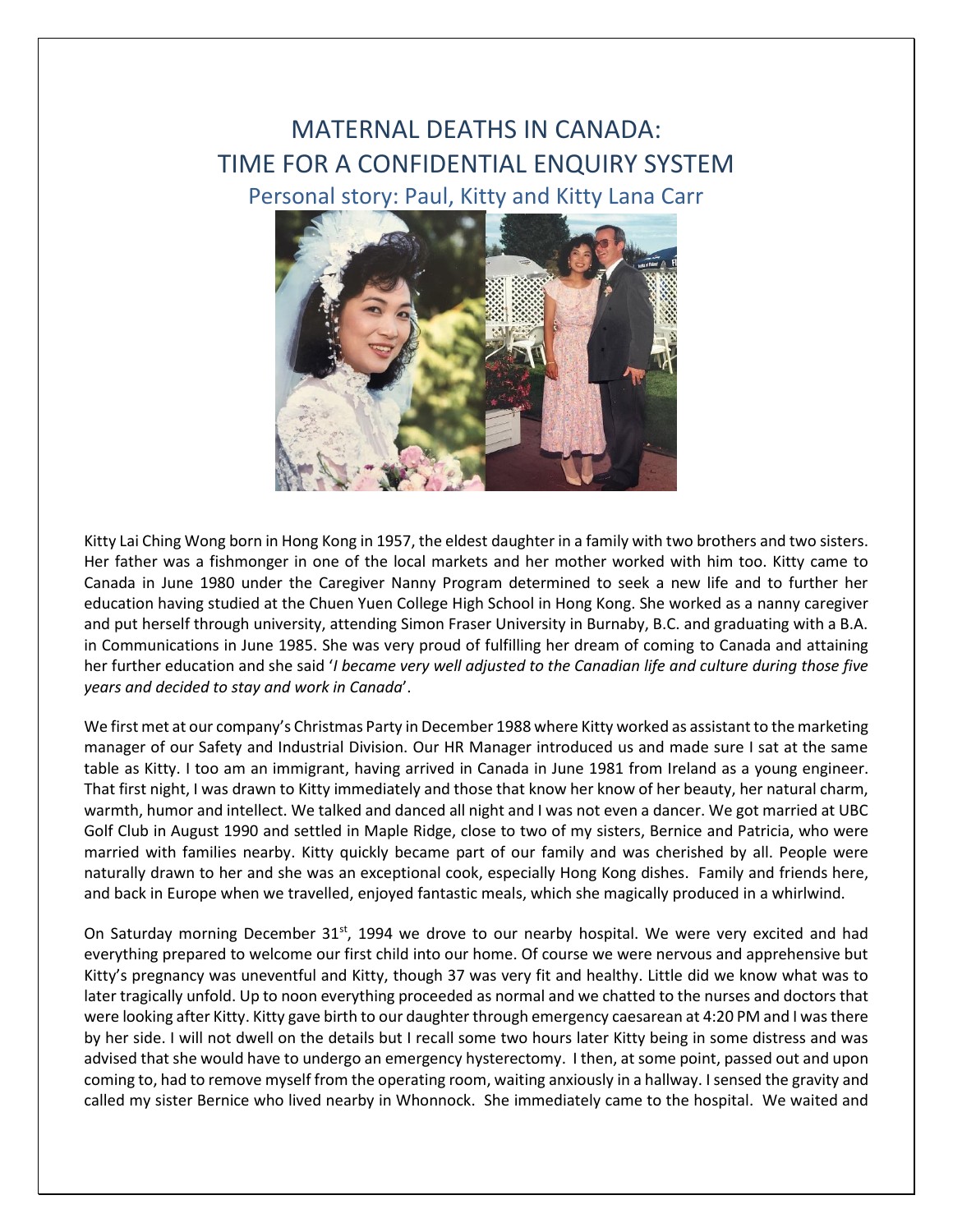prayed but, tragically, Kitty died on New Year's Eve just after 8:00 PM. There are no words to summarize the shock and devastation I felt at that time, on the day that was to be the most joyous in my family's life: the birth of our newborn daughter, now the day of the death of my beautiful wife and soulmate. How does one reconcile the pure joy of birth, and loss in death, simultaneously? My world fell apart, and the remaining void was indescribable.

We were going to have our first baby, everything up to that point was perfectly normal with the best resources and care available: how could this happen? this was Canada? I vividly to this day recall on Wednesday January 4<sup>th</sup>, 1995 leaving the hospital with our new baby in a cradle, taking her home, not knowing what the journey ahead would be, fearful, anxious as a new father now faced with quickly becoming a father and a mother to our daughter Kitty Lana, named in memory of my wife Kitty and her best friend Lana, the name we had chosen if our baby was a girl. Family and friends and Kitty's colleagues at CP Rail Intermodal and my colleagues at Guillevin International Co. all reached out in different and pragmatic ways to lend support during those first early years. There was no crowdsourcing back then, there was no media attention, the internet was in its infancy and social media as we know now was not yet developed. Common human decency and support of family and colleagues and friends and my staying focused on just coping with our new reality. I can recall having a baby manual often in one hand and Kitty Lana in the other hand and trying to stay a few pages ahead to anticipate what might lay ahead. I can recall shopping for baby clothes with a measuring tape and other women looking at me, little did they know. I learned to appreciate that whilst motherly love is considered instinctive, the knowledge and skills to raise a new baby can be acquired even by a man trained in technical industrial engineering in a battle of survival. Whilst later I had the help from nannies allowing me to work and earn a living to provide for my family, they worked five day weeks under defined hours, so I quickly learned the role of father and mother for the majority of life's challenges and occasions.

It has always bothered me that even now, some 27 years later, very little has been written or formally done about the subject of maternal deaths in Canada. During this time, Kitty Lana has grown up to be a beautiful young woman like her mother, graduating from Queens University with an Honors BA and Business Diploma from the Smith School of business. Kitty would be so proud to see our daughter pursuing her career in Toronto in the Digital Media and Marketing field. Through my research I see that Canada is behind many countries of lesser wealth and prosperity, and world status, when it comes to dealing with maternal deaths, and the World Health Organization has been critical of Canada on this matter.

Ireland, my birth country where I grew up in a modest family of eight children including three sets of twins, which put us on the front page of one of the national newspapers, has a Maternal Mortality Rate (MMR) of half that of Canada and had ZERO MMR, that is NO maternal deaths in 2018 and 2019. The United Kingdom has for a number of years had a **legislated Confidential Enquiry Maternal Death** (CEMD) **Registry** with the objective of learning from these terrible tragedies and thus reducing their MMR. The Center for Disease Control in the U.S. (CDC) maintain that 60% of Maternal Deaths are avoidable. No one should have to lose a wife, mother and soulmate, in childbirth, especially if it is preventable or complications better managed.

I believe no woman should have to die giving birth in Canada. Canada can do better; Canada must do better. It is unacceptable and a terrible indictment that in today's age, in a country with our prosperity, excellent education and medical research capabilities, and focus on equity, diversity and inclusion, that our Maternal Death Rate is so high, and that worse, we have no consistent and reliable method across the country in how we define and measure Maternal Deaths, let alone study it. Whilst health care and its delivery in Canada is the responsibility of each province and territory, this should not impede our ability to learn from every maternal death in Canada and do what we can to prevent them in the future.